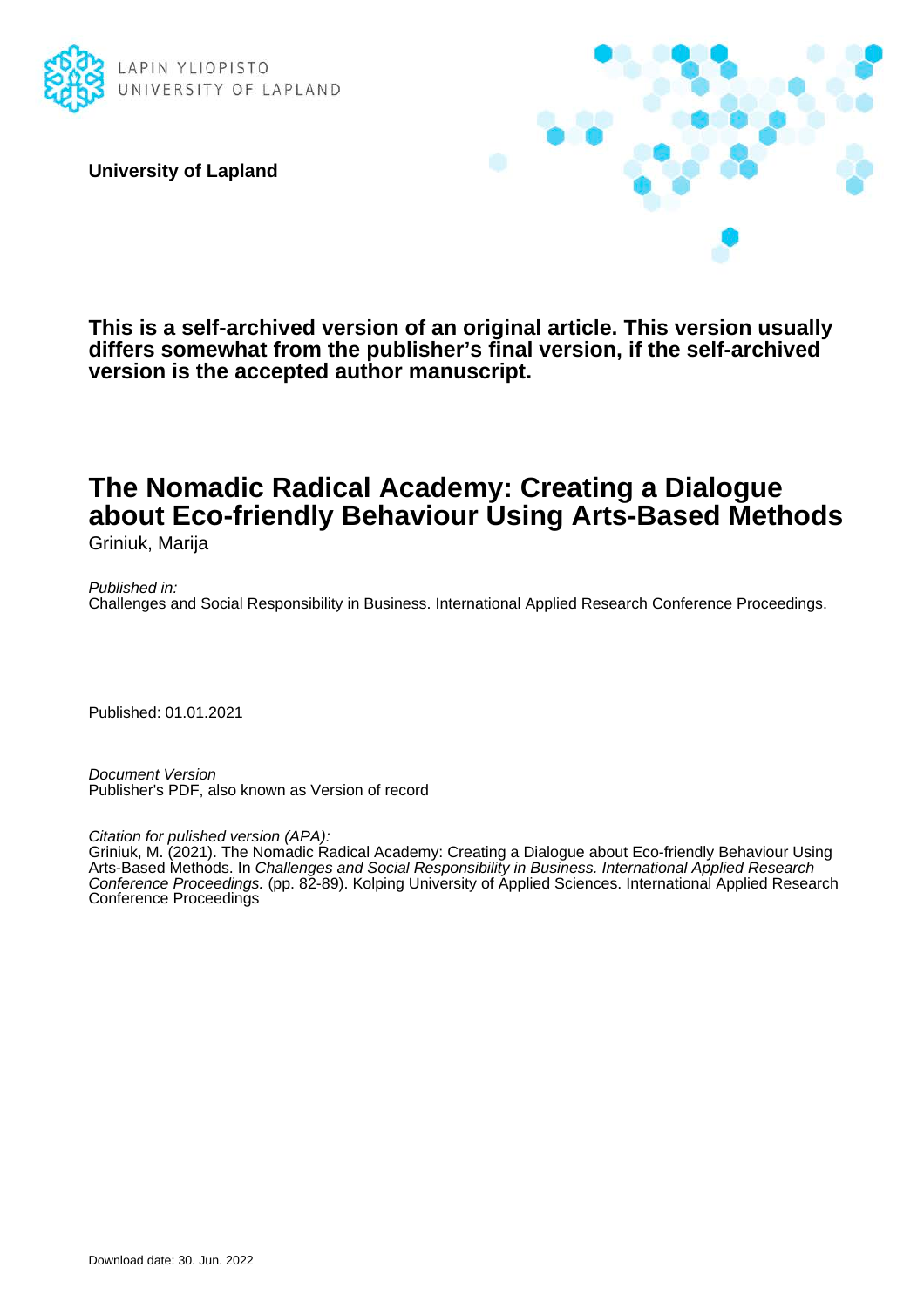# THE NOMADIC RADICAL ACADEMY: CREATING A DIALOGUE ABOUT ECO-**FRIENDLY BEHAVIOUR USING ARTS-BASED METHODS**

# *MARIJA GRINIUK Vilniaus Kolegija / University of Applied Sciences, Lithuania*

# **ANNOTATION**

*The research explores how to create a dialogue with youth and children about climate change and water pollution using arts-based methods (ABR), exemplified by two cases of artwork. The aim of the research is to create recommendations for artists, collaborating with environmental scientists, within NGOs on how to work within InterMedia and complete the Artistic Cycle by involving participants in a dialogue about nature and the environment at the site of the gallery. The objectives of the research are to analyze the cases and discuss environmentally friendly behaviour through art. The research results are the recommendations targeted at artists and art educators working with environmental themes.* 

# **INTRODUCTION**

The Nomadic Radical Academy (2019), realized at the Gallery Meno Parkas, is the object of the research presented in this article, through the means of Arts-Based Methods, involving artists and environmental scientists and activists. The Nomadic Radical Academy involved live performance and artwork within an art installation comprising an immersive artistic conversation about climate change, environmental sciences, and eco-friendly behaviour (Griniuk, 2021). This research is innovative and significant for the artists and art educators due to its implementation of cross-disciplinary discussion on climate change and water pollution, targeted at young audiences utilizing dialogical art and aesthetics. The research problem concerns the lack of tools and terms for art production and art education practitioners to engage in InterMedia discussions about the artistic methods to enhance empathic connections of the involved project participants with nature. The aim of the research is the development of tools and recommendations, which could be applied by the artists and art educators, working on the projects themed around environmental issues in collaborations with environmental scientists in NGO organizations. The objectives of the research are as follows: to analyze the cases of the artworks by two artists, realized within The Nomadic Radical Academy and to discuss how art can create empathic connections with nature and open a discussion about environmentally friendly behaviour*.*

The article comprises the following parts: presenting methods and terms used in the research; presentation and analysis of the two cases and recommendations to artists collaborating with environmental scientists or working with art projects themed around eco-friendly behaviour.

#### **Method and Terms**

The research philosophy within this study is interpretivism (O'Reilly, 2009, pp.119-124). The methodology is framed as complex mixed methods (Saunders, Lewis and Thornhill, 2012). The time horizon of this research is cross-sectional, as the study is completed within two years (Saunders, Lewis and Thornhill, 2012). The data collected included participant observations as well as photo and video materials from the project The Nomadic Radical Academy (2019). Artists of the case projects Anne-Louise Knudsen (DK) and Anders Werdelin (DK) were invited to participate at the Nomadic Radical Academy and the researcher was an eyewitness to their artistic contributions.

The method used to collect this data and analyze it is the Arts-Based Research (ABR) method. ABR was developed in the 1970s as an interdisciplinary approach to research that uses a range of art practices, such as creative writing, drama, music and visual art forms, in order to address social science questions (Eisner, 1997). Exploratory research is close to ABR in that it involves creative interpretation and creativity exercises. ABR is described as a data-collection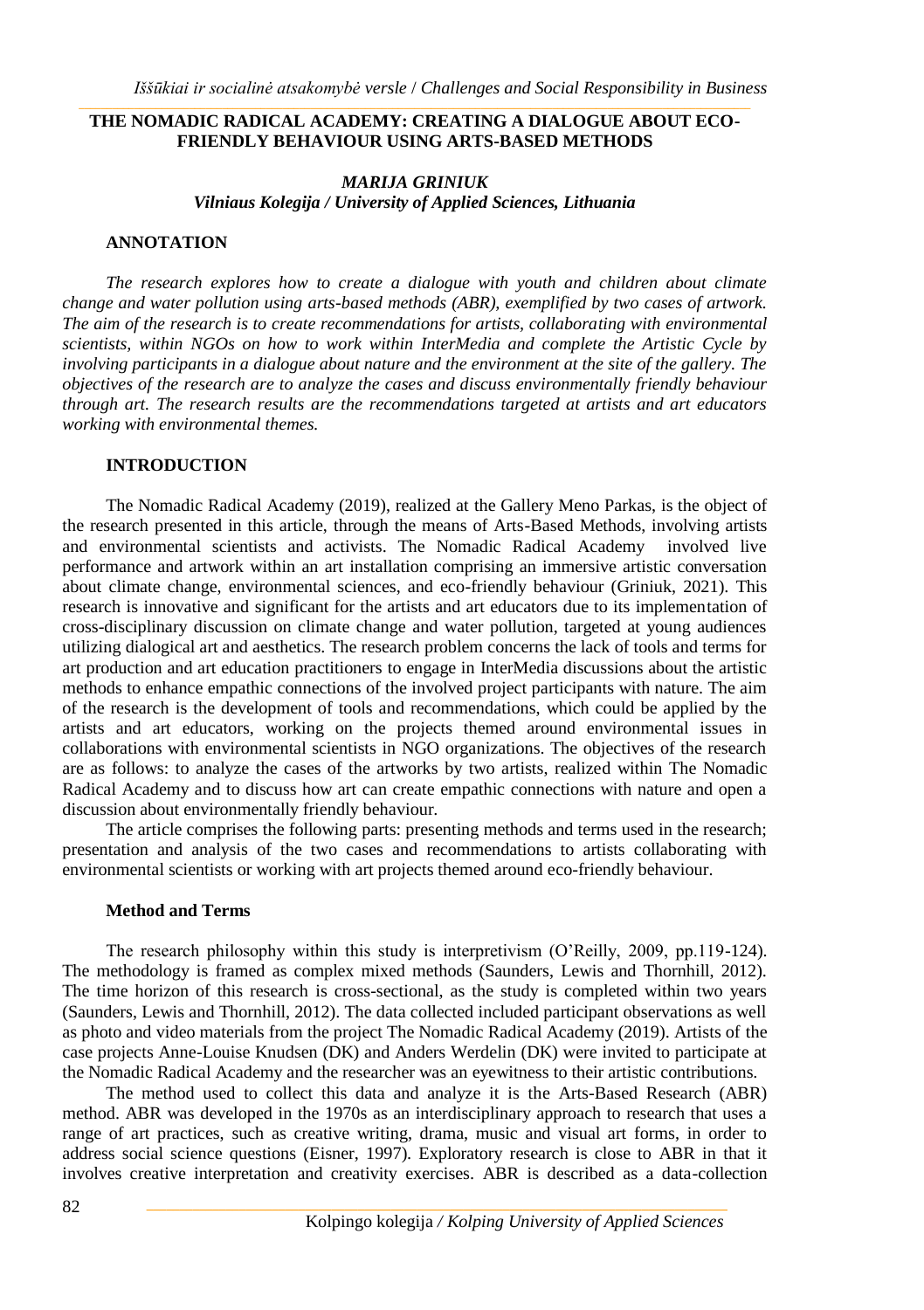method with art at its core (Barone & Eisner, 2012). In ABR, the process is as important as the product. This is why there is so much focus on the creative process within the contributions to the Nomadic Radical Academy. The product is needed to help answer the research questions, for example the objects and items, used during the performance of a workshop, as at the later phase they can become the parts of the data collected. However, the process of creating this product is just as important as the data is gathered during the interactions between the artists and the audience members (the children).

The goal of this kind of research is to improve the understanding of human behaviour through the involvement of aesthetic means (Barone & Eisner, 2012; Leavy, 2018). ABR helps the researcher understand the relationship between thoughts, feelings, and behaviours, such as in the case of the artworks within The Nomadic Radical Academy. ABR belongs in the field of qualitative research (Leavy, 2018). The data of the described cases is analyzed using the tools of qualitative data analysis. To analyze the collected data are used categories and keywords. The cases in this article are illustrated by the four included images (Image 1, 2, 3 and 4), where the three first images are aiming to highlight the installation at the gallery and the fourth image is unfolding the interaction between the artist and the audience members.

The cases presented in this article will be analyzed through the concepts of *eco-friendly* behaviour. InterMedia, and the Artistic Cycle:

Eco-friendly behaviour or practices have been gaining ground in recent years due to increased awareness of the need to conserve the environment and promote ecologically sustainable living (Carfora, V., Caso, D., Sparks, P., Conner, M., 2017). Eco-friendly behaviour in this study is combined with artistic action.

The term *InterMedia* (meaning "between media") was originally used to describe Fluxus works that used pre-existing media (e.g. music, painting, sculpture) in new ways (Andersen, 2002; Higgins, 1984; Griniuk, 2020). Creators of such artworks may use any number of objects, media. and/or the human body in combination. The term intermediality can be used more specifically to refer to InterMedia and interdisciplinary works that involve the audience directly (Rippl, 2015), as opposed to works in which the audience are only observers. In the context of this article InterMedia is used as a term very similar to Fluxus pedagogies (Griniuk, 2020), as interaction is with children.

Artistic Cycle, a term described by art critic and scholar David Burton (2006), is characterised by dialogue with the audience members while completing a studio-based process and during its exhibition. In other words, according to Burton (2006), it is the period during which an artist comes up with a concept and then executes and presents the concept to an audience or spectator, who, in turn, gives rise to new ideas.

#### **Analysis of the Cases**

The organizer of The Nomadic Radical Academy (2019) is artist and PhD candidate at The University of Lapland Marija Griniuk (LT/DK/FIN). The following artists were involved in The Nomadic Radical Academy (2019): Tue Brisson Mosich (DK/LT), Nanna Ylönen (FIN), Marta Gil (SE), Sanna Blennow (SE), Rikke Goldbech (DK), Anne-Louise Knudsen (DK), Anders Werdelin (DK). Dr. Adomas Danusevičius (LT/DK), and Kaunas-based Lithuanian artists and initiatives: Evelina Šimkutė, Šilainių Sodai and Vyrenijus Andrijauskas. Video documentation was done by Albinas Liutkus, and photo documentation was done by Antanas Untydi and Marija Griniuk. The cases described in this article are the artworks created by Danish artists Anne-Louise Knudsen (DK) and Anders Werdelin (DK). The project comprised a day camp consisting of performances, workshops, discussions, collective food preparation, and collective dinners. The regular visitors of the gallery could observe the art project in situ. The Nomadic Radical Academy is built upon the ideas of *InterMedia*, a concept coined within the conceptual framework of Fluxus art (Andersen,  $2002$ ).

Anne-Louise Knudsen presented her artwork "The Sun" (2019), created from recycled textiles, at The Nomadic Radical Academy. The sewn/quilted pieces of old fabric were the first part of her contribution to the project. In the second part, she expanded her artwork through a workshop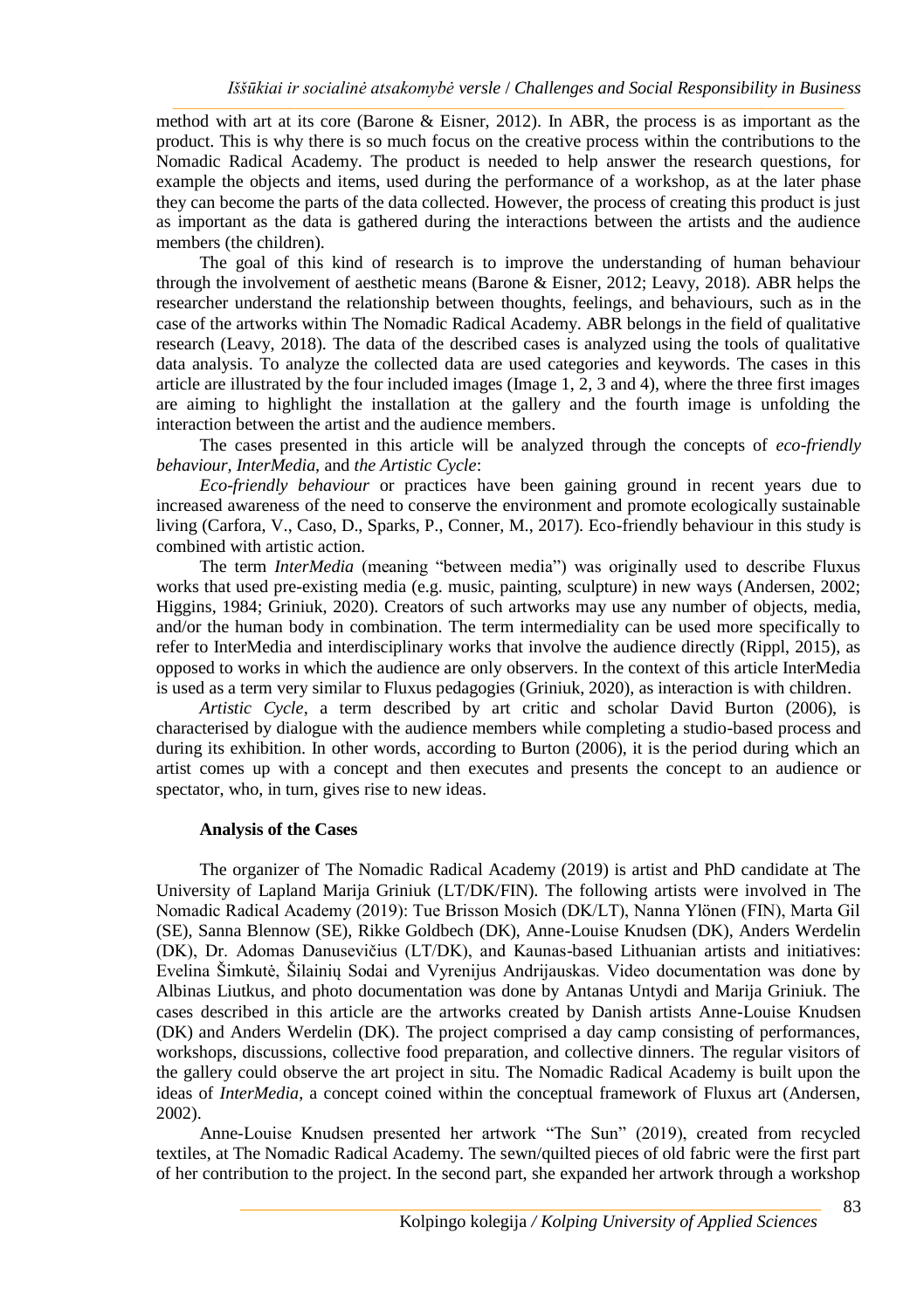with children who created three-dimensional collages from recycled materials. InterMedia was present in the transgression of the two-dimensional artwork into a dialogue-based production involving the children. Also, the Artistic Cycle could be perceived as the static artwork became the basis for an active discussion on the issues of responsibility and recycling (Burton, 2006).

"The Sun" (2019) was created as a part of an ongoing exploration of nurturing ecologically sustainable lifestyles, such as waste and water conservation. The piece symbolises our reliance on the sun for life and how we are destroving it by creating toxic waste. This piece's use of recycled fabric raises awareness of the importance of recycling and emphasises how we are literally killing ourselves by poisoning our environment. Presented as a tarot card, it also signifies that there is still hope for the future and a chance to change.



Image 1. The Nomadic Radical Academy. Anne-Louise Knudsen, "The Sun" (2019), Photo: Marija Griniuk

Knudsen has worked with fabric (recycled or otherwise) for a long time and views it as a powerful medium for expression. The message behind "The Sun" (2019) is important: we need to take care of ourselves and our planet in order to survive, and we need to practice eco-friendly behaviour. The artist's use of fabric is also a symbol of our need for clothing and warmth. Thus, it ties into the idea that this is an issue that concerns us all.

Both the artwork and the dialogue it generates are intended to promote care for our environment. In the second part of this project, the artist led a workshop with children. In this workshop, *InterMedia* art (Andersen, 2002; Higgins, 1984; Griniuk, 2020) and education merged as the artist, with the help of the children, created a work of art that would later become part of an exhibit. The act of working together to complete a piece of art using the children's collages sparked a meaningful discussion about the environment and how to help protect it, which, in turn, contributed greatly to the *Artistic Cycle* (Burton, 2006) in the case of this artwork.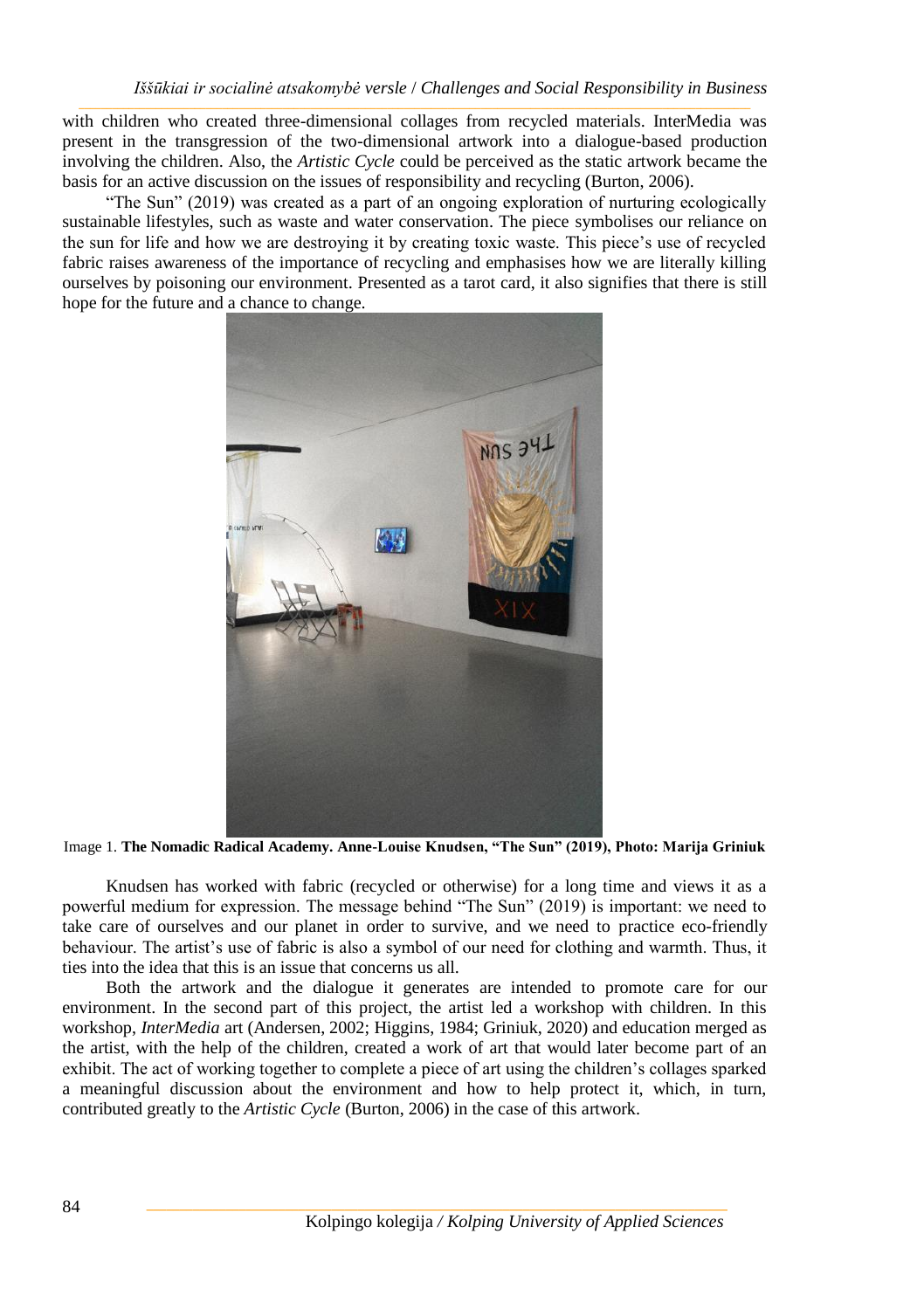

Image 2. **The Nomadic Radical Academy. Anders Werdelin, "Untitled" (2019), Photo: Marija Griniuk**

The contribution by Anders Werdelin, "Untitled" (2019). The work is directly related to climate change and, at the same time, is visually and architecturally interesting.

"Untitled" (2019) is a follow up to his earlier work entitled "Woodwave" (2017), which he created for the Copenhagen Metro fence project ("Byens Hegn") in October 2017.

Here, Werdelin made a sculptural rendering of sea waves, aiming to communicate that the very place of the exhibition will someday be covered by the ocean if glaciers indeed melt away. His decision to mount the waves vertically was partly the result of the fact that the fence had to be standing upright and partly to bring about the idea of a blind road, the end of evolution, a full stop.

The artwork "Untitled" (2019) was presented at The Nomadic Radical Academy as several parts that fit together, as a habitat made of several reciprocally fitting parts of different ages, all burnt looking on the outside, symbolising a dangerous environment in the form of a hydra of exhaust pipes. The burned elements of the sculpture left marks on the children's hands or clothes when they attempted to touch them at the gallery.

The children intentionally and unintentionally created patterns on their bodies by interacting with Werdelin's sculpture. Werdelin's piece "Untitled" (2019) was presented by the author to the children as part of a discussion about  $CO<sub>2</sub>$  emissions and our responsibility to use eco-friendly means of travelling. Here, *InterMedia* (Andersen, 2002; Higgins, 1984; Griniuk, 2020) is seen both in how the children interacted with the sculpture and how the dialogue with the author arose in the gallery.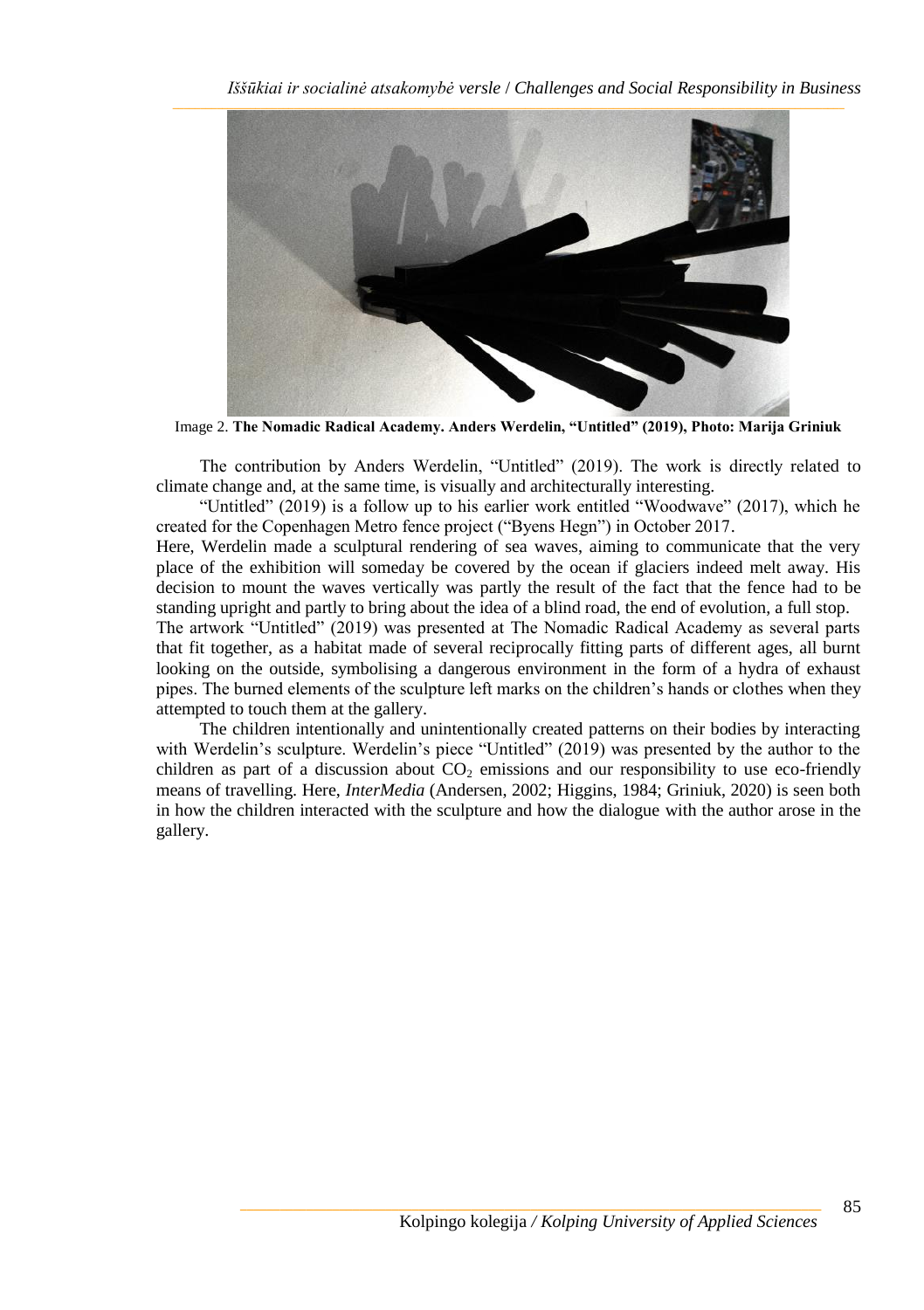*Iššūkiai ir socialinė atsakomybė versle* / *Challenges and Social Responsibility in Business*



Image 3. **The Nomadic Radical Academy. Anders Werdelin, "Untitled" (2019) (the black objects on the wall), Photo: Marija Griniuk**

Through the process of making the piece for the exhibition, "Untitled" (2019) transformed into a tool for discussions on issues related to climate change. This is where the challenge lies: How can we make the connection between art and actions? This is where the artist gets in touch with the children directly and makes them aware of our environmental responsibilities as humans today. The artwork "Untitled" (2019) thus becomes part of an important discussion on the environment and is delegating a message that the children are accepting into their daily lives.

The artist makes a connection between the artwork and the children's lives by opening up a discussion on the topic of climate change. The artist gives the children a chance to voice their concerns and make them known to others. In the case of Werdelin's work, the *Artistic Cycle* (Burton, 2006) is completed by the dialogue created between the artist and the children participating in the gallery.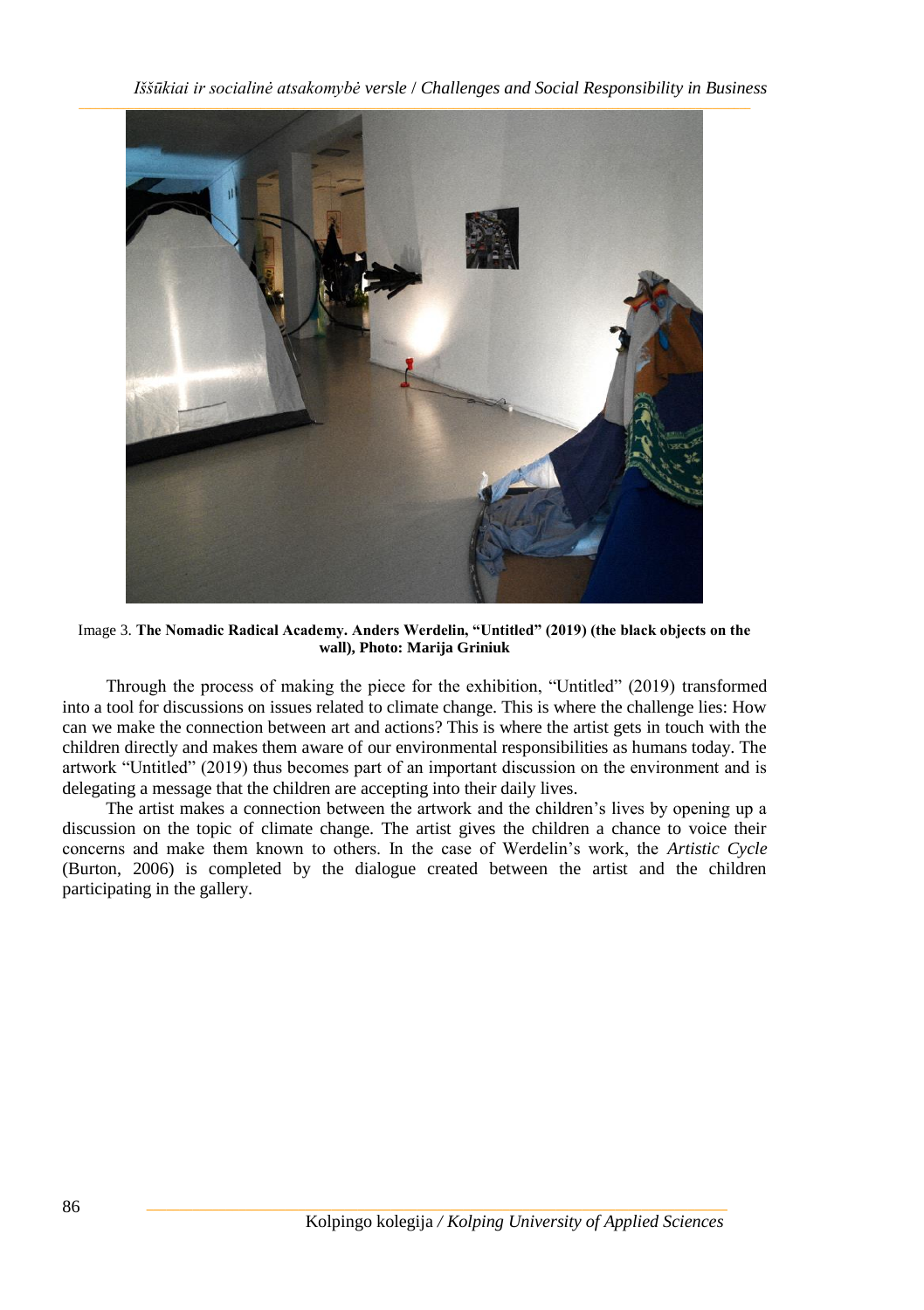

Image 4. The Nomadic Radical Academy. Anne-Louise Knudsen, workshop by "The Sun" (2019), Photo: **Antanas Unitidy** 

# Recommendations Based on the Cases by Knudsen and Werdelin.

There is a difference between what we think we do and what we actually do, as most of our lives are spent doing things on "auto-pilot." The problem with "auto-pilot" is that we lose some of the essential details. The aesthetic approach helps us to slow down and pay attention to the little details in our lives, including those regarding responsible consumption and eco-friendly behaviours.

ABR makes us ask the questions that help us to understand our own responsibility and the ways we connect with nature. These questions are different for everyone, but they all help to make us more aware of ourselves and the world around us. The live discussion between the artists and the participating children is at the core of the educational approach within the Nomadic Radical Academy. Therefore, artists engage in the dialogue with children at the site of the installation at the gallery, close to their artwork.

Enhancing awareness about climate change and eco-friendly behaviour through arts-based methods is practiced not only by the artists, but in collaborations between the artists and environmental scientists. In the case of the Nomadic Radical academy cross-disciplinary collaborations were encouraged as such collaborations can widen the scope of the information artworks communicate to the audience members. Knudsen and Werdelin communicated with all the artists, environmental specialists and activists and participants of the Nomadic Radical Academy and this contributed to their experience of the event. They also visited the Kaunas-based initiative Šilainių Sodai and participated in one of their events as the audience members.

The organizer of the Nomadic Radical Academy had a double role, representing both fine arts and environmental sciences, due to her academic background, which was especially present in the later edition of the event in 2020. Part of the discussions with the children and feedback about the performances were conducted by the artwork analysis through the prism of environmental sciences. The language needed to be adapted to the listeners and all the concepts explained and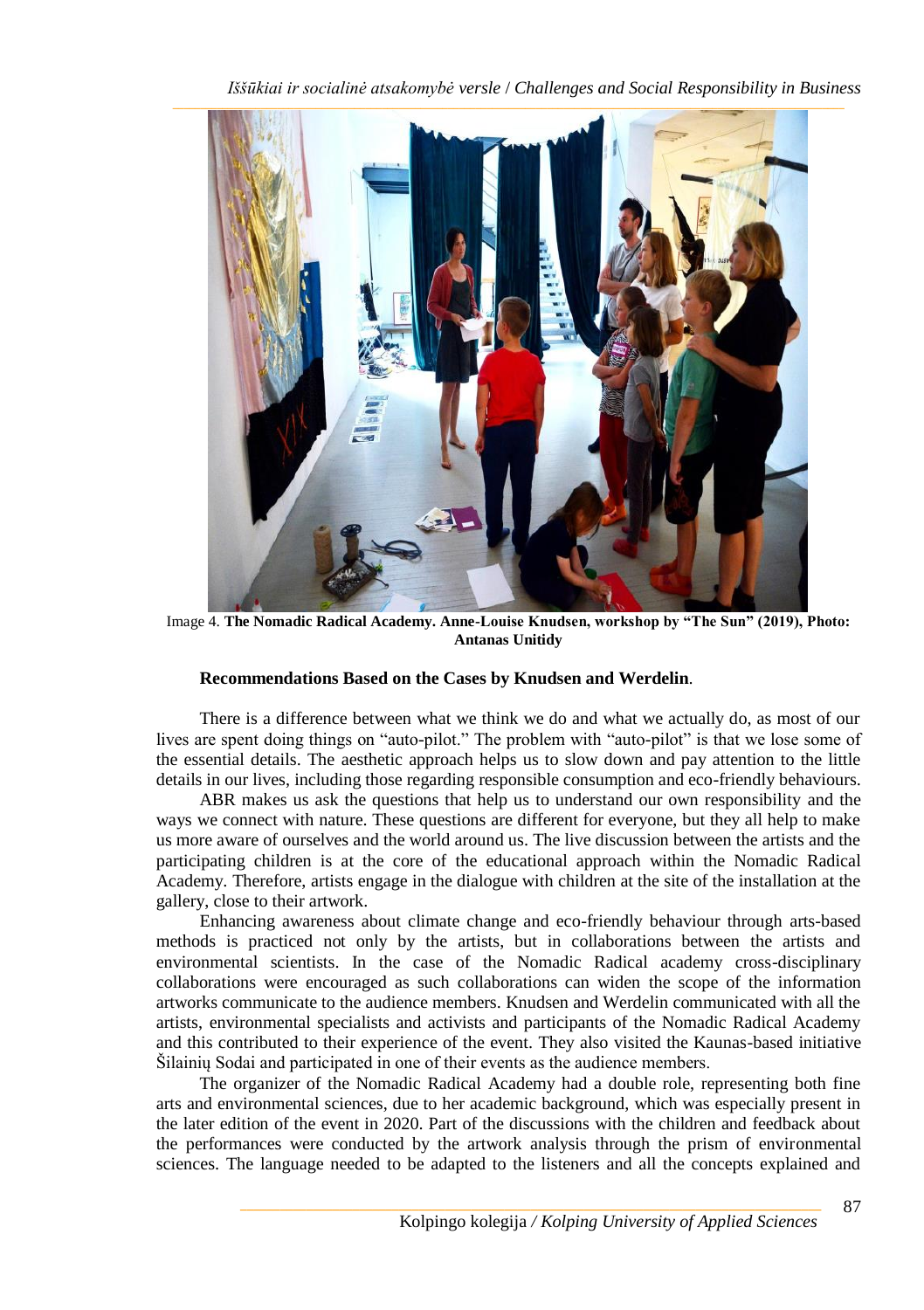unfolded, in a way accessible to the young audience. While utilizing arts-based methods to communicate environmental sciences in organizational settings one should be aware of the wide scope of the audience. Thus the narrative should always be adapted to the interests and backgrounds of the listeners.

The following recommendations are targeted at artists and art educators working with environmental themes, as well artists, collaborating with environmental scientists in the setting of non-governmental organizations:

- ABR (Barone & Eisner, 2012; Leavy, 2018) is an important approach, as it can help people make sense of the data collected and improve projects. There are many ways to collect data, but the ABR approach uses a wide range of artistic practices to do this, thus allowing the artist-researcher to review and analyze the events.
- Everyone has their own interests, likes, and dislikes. Everyone also has their own experiences that affect the way they see and understand things. When a wide range of art practices are used, it is more likely that some of the participating children will connect with something. Therefore, the Nomadic Radical Academy values a wide range of approaches to create a dialogue with children on the themes of the environment and responsible consumption. Collaborations and network-building between the international professionals and local art and environmental sciences communities should be encouraged.
- Completing the *Artistic Cycle* (Burton, 2006)—not only presenting the artwork in the  $\bullet$ gallery space but also by engaging with the young audience in in-depth conversations about the ecology and environment—is beneficial to the audience and the artist, as it evokes new ideas and thoughts, leading to the further development of the concepts behind the artworks.
- Art is meant to be enjoyed and appreciated. It is meant to express the innermost feelings and ideas of an individual. It is meant to be shared and enjoyed by others. By means of InterMedia, emphasis is placed on co-participation and co-creation in the exhibition space (Andersen, 2002; Higgins, 1984; Griniuk, 2020) or enhancing of the scope of participation in the workshop or event setting.

#### **CONCLUSION**

This research presented here builds upon the two artistic contributions to the Nomadic Radical Academy created by artists Anne-Louise Knudsen and Anders Werdelin that were observed by the organizer of the Nomadic Radical Academy (who is also the author of this paper). The method used within this research is ABR.

The aim of this research was to create recommendations for the artists, who work with environmental issues and communicate with young audiences and artists collaborating with environmental scientists. The main points of these recommendations are as follows:

- $\bullet$ ABR is a useful tool for analyzing art projects about nature, the environment, and participants' behaviours within them.
- The variations and experimentations towards engaging with the audience are key to connecting with most of the participants and having in-depth discussions about ecofriendly behaviour.
- The Artistic Cycle is completed by the active involvement of the young audience in the dialogue, and it can benefit the artists' further work.
- The gallery space provides the possibility to generate a story and complete the Artistic Cycle, resulting in the dissemination of the narrative about eco-friendly behaviour among a young art audience.